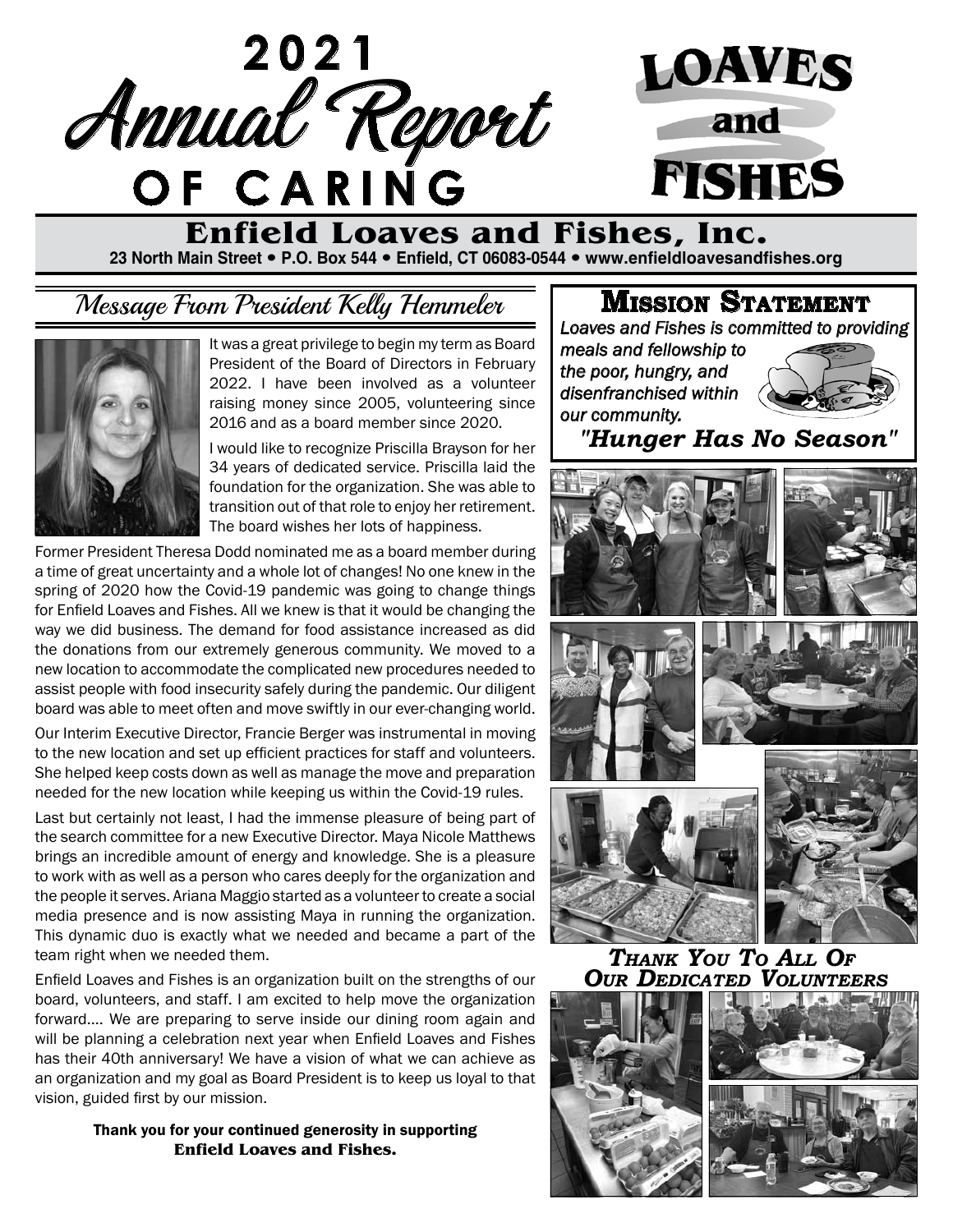### Message From Executive Director Maya Nicole Matthews



It has been my pleasure to start my tenure as the new Executive Director of this wonderful organization! This opportunity brings me full circle - I was baptized in St. Andrews Church, where Victor and Gloria Scussel founded the soup kitchen in 1983. Priscilla Brayson joined the organization as a volunteer in 1987, and progressed to Director of Operations, and finally Executive Director. She retired from this role last summer after 34 dedicated years of service to this organization, building it into the successful operation that it currently is.

Of course, none of our services would be possible without our volunteers, community partners and generous donors. The worldwide pandemic was devastating for so many and hit our population hard. People that were on the brink of food insecurity were pushed over the edge. Our meal counts almost doubled. Our faithful volunteers that were able to contribute safely made sure that we were able to serve a hot meal to those in need every day.

The cost associated with takeout supplies coupled with purchasing a new building that needed significant updates put a huge dent in our finances. The magnificent work of Interim Executive Director Francie Berger and our volunteer grant writer at the time, Roseann Caliento, found us grant funding to help get us through. Working with the Enfield Food Shelf, Foodshare HAT, Enfield Social Services, the Enfield Police Dept. and Thompsonville Fire Dept. helped us make sure we were covering the bases regarding the needs of our neighborhood.

Enfield Loaves and Fishes is in the hearts and minds of our schools, local churches, organizations, and individuals that not only donate their money, but their time to us. I am so proud to be able to serve my community in this role among so many remarkable people. A special thank you needs to go out to my staff, Michael LeBorious, Ariana Maggio and Mary Lee Brody. Their expertise and support helps me succeed in my new position. I am looking forward to inviting everyone inside for a warm and delicious homemade meal this spring!

### Message From Ariana Maggio, Assistant to the Executive Director



In October of 2021 I was assigned a community project by my school, Bay Path University. I had to explore a community concern and learn about the impact it has on our community. I chose Enfield Loaves and Fishes and the problem of hunger in my community.

I have been able to gain firsthand experience about food insecurity. Because Enfield Loaves and Fishes operates primarily on volunteers and donations, an organization's internet presence is extremely important to communicate with residents and donors efficiently. I completed my community project by creating Enfield Loaves and Fishes new social media accounts and revamping their website.

My skill set matches the current needs of the organization, and I have happily accepted the role of Assistant to the Executive Director. My duties have expanded to being responsible for our donations and financial systems.

I plan to further my education with two master's degrees in Strategic Fundraising and Business Administration. I am looking forward to continuing collaborating with the amazing individuals that support our organization.

### **Enfield Loaves and Fishes Executive Board 2021**



Kelly Hemmeler Chair Person Tom Arnone Co-Chair Person



Joel Cox **SECRETARY** 



**JOANN MCDERMOTT TREASURER Juli Broov** Board Member



Jo-Ann Ciccaglione Board Member





Dave Tuttle Aldo DellaGiustina Board Member

**CHARLIE PALOMBA** Board Member Board Member

## Message from Mary Lee-Brody, Kitchen Manager



I've been part of the Enfield Loaves and Fishes community for the past 6 years. My first introduction to the soup kitchen was an article in the Hartford Courant on the many volunteer chefs that help. I thought it would be a great place to keep my culinary skills sharp now that I no longer worked in a test kitchen. What I gain from Enfield Loaves and Fishes is immeasurable. It's the sense of community that pervades the soup kitchen - the community of volunteers that we could not do without, the community of organizations like Foodshare, generous vendors, individual donors, church groups and local groups that keep us well supplied, and finally the reason for our being the community at large that are so thankful for their meals. The community spirit is the main reason that I continue to give my time to Enfield Loaves and Fishes.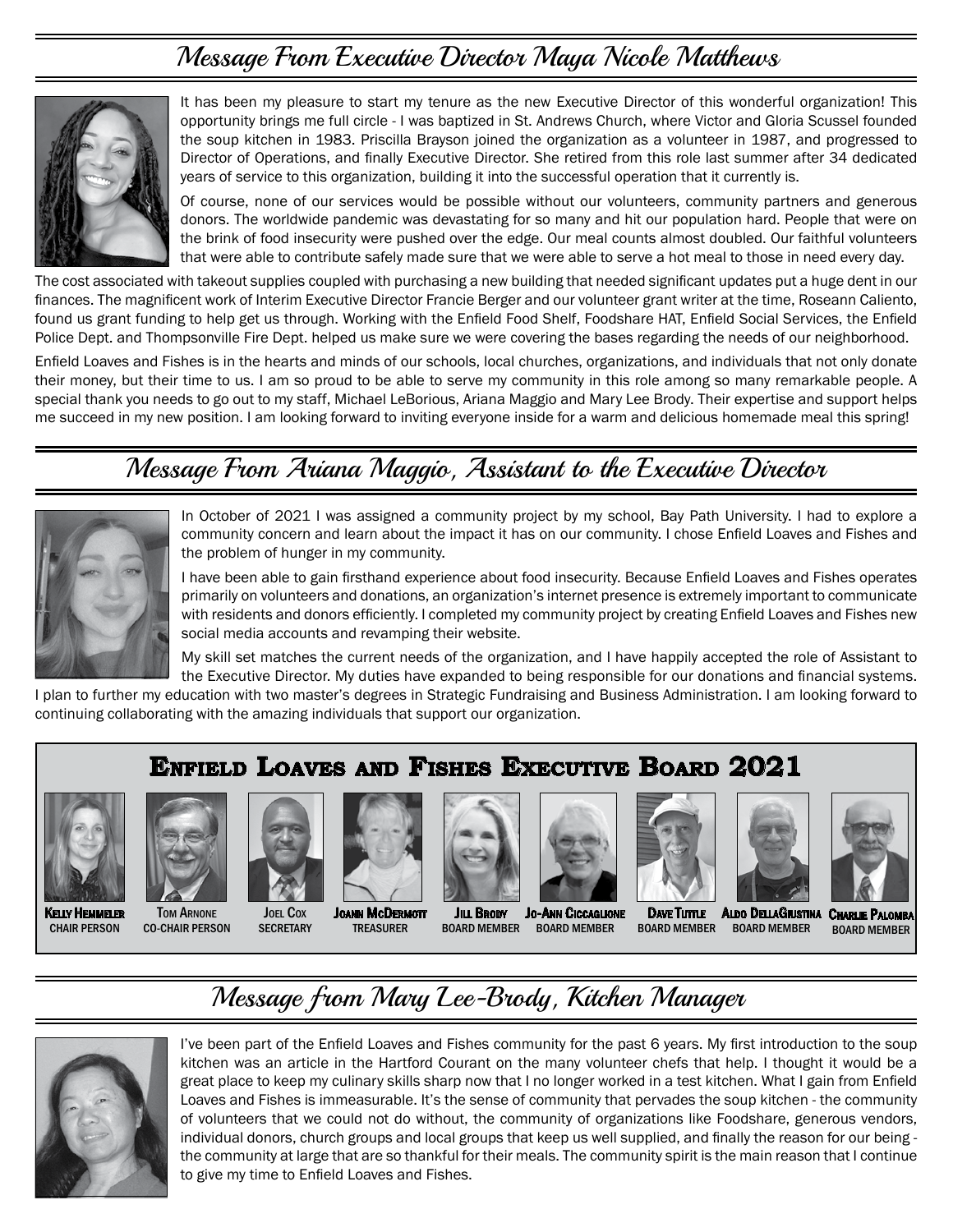### **Special Thank You - 2021 Organizational Contributors**

3M Foundation A Sterling Insurance Agency Acapulcos Mexican Family Restaurant and Cantina Advanced Auto Parts Airways Golf Course Amazon America's Charities American Legion Post 80 Amvets Post 18 Antonacci Family Archdiocese of Hartford Avery Septic Services Bank of America Beaudry Electric, Inc. Benevity Big Y - Enfield and East Windsor Blue Thunder Technologies Bob's Discount Furniture Boy Scouts of America Bright Beginnings Childcare Calvary Presbyterian Church Cans for Kids, Inc. Carr Hardware Carris Corporate Foundation Chicopee Concrete Services Chick-Fil-A Congregational Church of Somersville Connecticut FoodShare Constitution Cable Products, Inc. Costco Wholesale Cyclone Home Systems Derek and Sons Construction, LLC Digital Imaging Solutions Disabled American Veterans Chapter 52 Easy Pickin's Orchard Educational Resources for Children, Inc. Eli Whitney Elementary School Embraer Foundation, Inc. Enfield Animal Hospital Enfield Builders Enfield Building Department Enfield Carpet Center Enfield Democratic Town Committee Enfield Elks BPOE #2222 Enfield Food Shelf Enfield High School Enfield Lions Club, Inc. Enfield Pediatric Dentistry, LLC Enfield Soccer Club Enfield Social Services

Enfield Twin Rinks EV Roofing Corporation Fallon Law Office Felician Sisters First Church of Christ Congregational Frontstream Garden's Dream Geissler's Supermarket Grey Physical Therapy and Sports Medicine Happy Time Preschool Harp Realty, LLC Hartford Aircraft Local Lodge #743 Hartford Foundation for Public Giving Hastings Farming Holy Trinity Church Hope Springs Church Ionic Chapter No. 100 - Order of the Eastern Star J. Francis Browne Company John F. Kennedy Middle School Knights of Columbus Council #50 Leete-Stevens Enfield Chapels Legitimate Ledgers, LLC Leighton, Katz, and Drapeau, LLC Lil' Buddy's Mini Mart Loomis Chaffee Magic Minit Car Wash Marcom Communications, Inc. Mary, Gate of Heaven Parish Max Cares Foundation MB Aerospace Mercik and Bolduc, LLC Midwest Foodbank Mobile Aircraft Painters Mount Carmel Women's Auxiliary National Philanthropic Trust Network for Good New Day Church North Central CT Lawyers Association North Central CT Chamber of Commerce North Thompsonville Fireman's Benevolent Association Opera House Players Panera Bread Par Fore Golf, LLC PCX AeroSystems - Enfield Podiatrycare P.C. Pro Bono Partnership Protech Enterprise PSA LLC Reeves Transport, Inc. Riley's School of Dance, Inc.

*While we have made every effort to* Rotary Club of Enfield Charitable Fund, Inc. S. Camerota and Sons, Inc. Sacred Heart Parish Schwab Charitable Senior Aerospace Connecticut ShopRite of Enfield Simpson Strong-Tie Sinsigalli Signs Somers Congregational Church Smyth Bus, Inc. Smyth's Trinity Farm St. Andrews Episcopal Church Starbucks - Elm Street Starbucks - Hazard Avenue St. Jeanne Jugan Parish Corporation Stop and Shop St. Vincent De Paul Suffield Academy Suffield High School Suffield Pizza Suffield Veterinary Hospital Suffield Women's Club Superior Energy, LLC Target - Enfield and Windsor Temple Beth El The Woman's Club of Enfield, Inc. Thompsonville Fire Department Thompsonville Moose Lodge #1525 Tittarelli, Inc. TJX Foundation Tobacco Valley Teachers Federal Credit Union Transportation Marketing and Logistics, LLC United Methodist Church of Enfield United Way of Central and Northeastern CT United Way of Southwestern Pennsylvania US Charitable Gift Trust Veilleux Concrete Cutting, LLC Walmart Supercenter Webster Bank Werth Family Foundation West Suffield Congregational Church Wldokoski Farms Women of the Moose - Thompsonville Chapter 1302 Woodcock Refrigeration Company, Inc.

*include all of our donors, we apologize if there are any errors or omissions. Please contact us at* **info@enfieldloavesandfishes.org** *with any suggestions.*

#### ¤ **WE CANNOT EXIST WITHOUT YOUR HELP! THANK YOU!** ¤